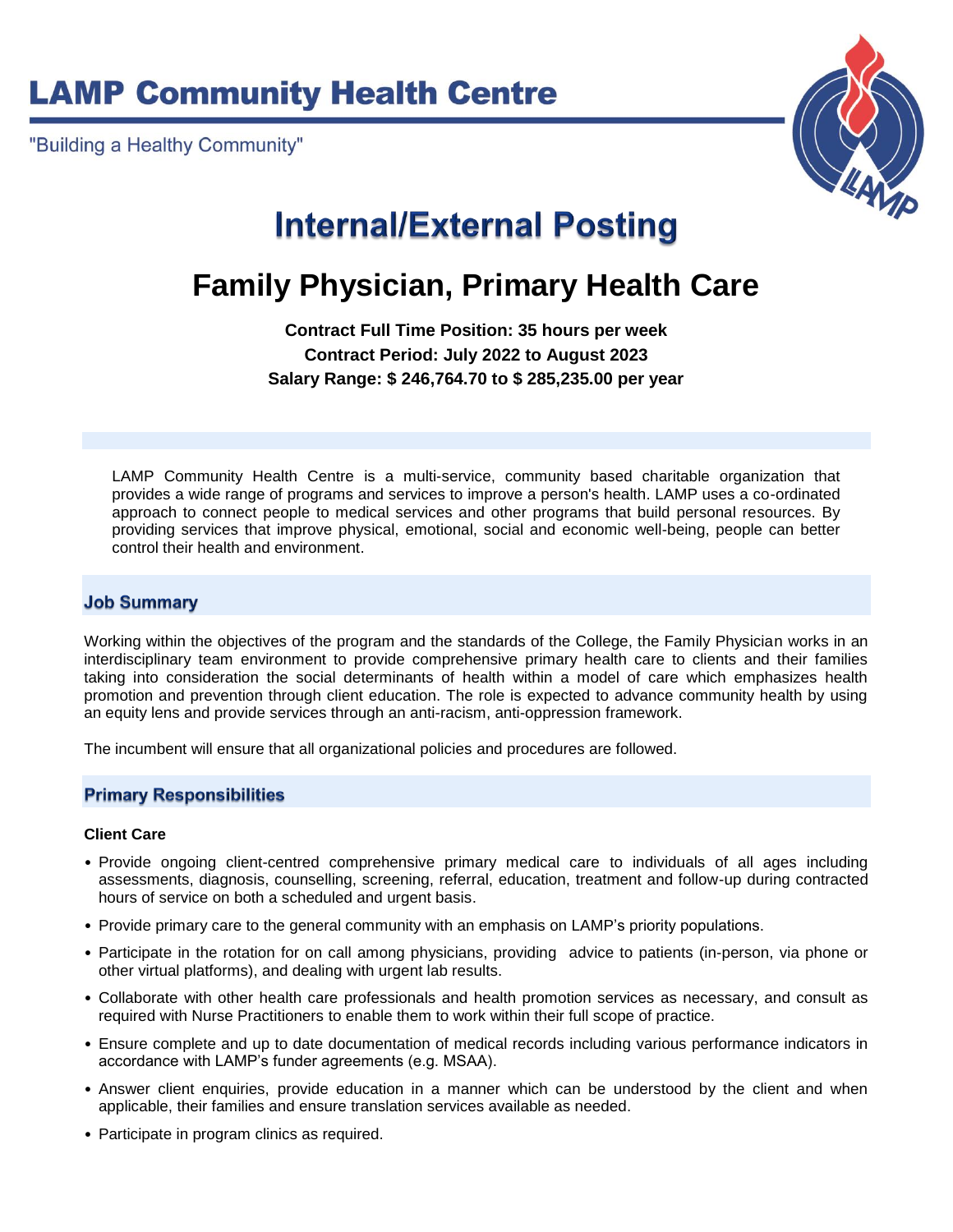#### **Education & Professional Development**

- Participate in the supervision and education of medical students/residents.
- Continue to improve professional knowledge, develop skills and remain up to date concerning current trends, especially related to LAMP's priority populations.

#### **Administrative & Organizational Responsibilities**

- Initiate, participate in, or lead program development, delivery and evaluation in collaboration with other clinical and health promotion staff.
- Attend and contribute to organizational events and meetings as required.
- Initiate or participate in the development of clinical policies, procedures and protocols, including medical directives.
- Participate in quality assurance initiatives including chart audits and peer reviews.

### **Required Qualifications**

- A member in good standing with the College of Physicians and Surgeons of Ontario.
- Certification from the College of Family Physicians of Canada.
- A minimum of three years' experience in a primary care setting, and/or community based experience preferred.
- Ability to provide coverage for one evening is required.
- Demonstrated ability to work effectively in an interdisciplinary team environment.
- Excellent interpersonal skills necessary to work effectively with our diverse clientele and across all levels of the organization's workforce.
- Excellent communication skills, both verbal and written, with the ability to clearly convey information and ideas in a respectful manner.
- Positive attitude and dependable with strong initiative and the ability to work both independently and in a team oriented atmosphere.
- Demonstrated commitment to and knowledge of the principles of primary health care, community-based health care, harm reduction practices, the social determinants of health and health promotion principles and values.
- Knowledge of immigration and health policies, and the Ontario health system.
- Open minded, eager and willing to constantly learn and improve oneself.
- A valid drivers' license is an asset.
- Knowledge of LAMP's local communities, priority populations and/or a second language that is reflective of the community being served are all preferable assets.

## **Proficiency in the Following Computer Skills**

- Solid working knowledge and ability to navigate a PC windows environment, including shared drives.
- Strong skills and experience using Microsoft applications (Word, Outlook, Excel).
- Strong skills and ability to easily navigate the internet/intranet environment.
- Experience and accuracy using database applications (i.e. Electronic Health Records Practice Solutions, Ocean, funder databases, etc.)
- Ability to learn new software quickly and willingness to continuously develop technology skills.